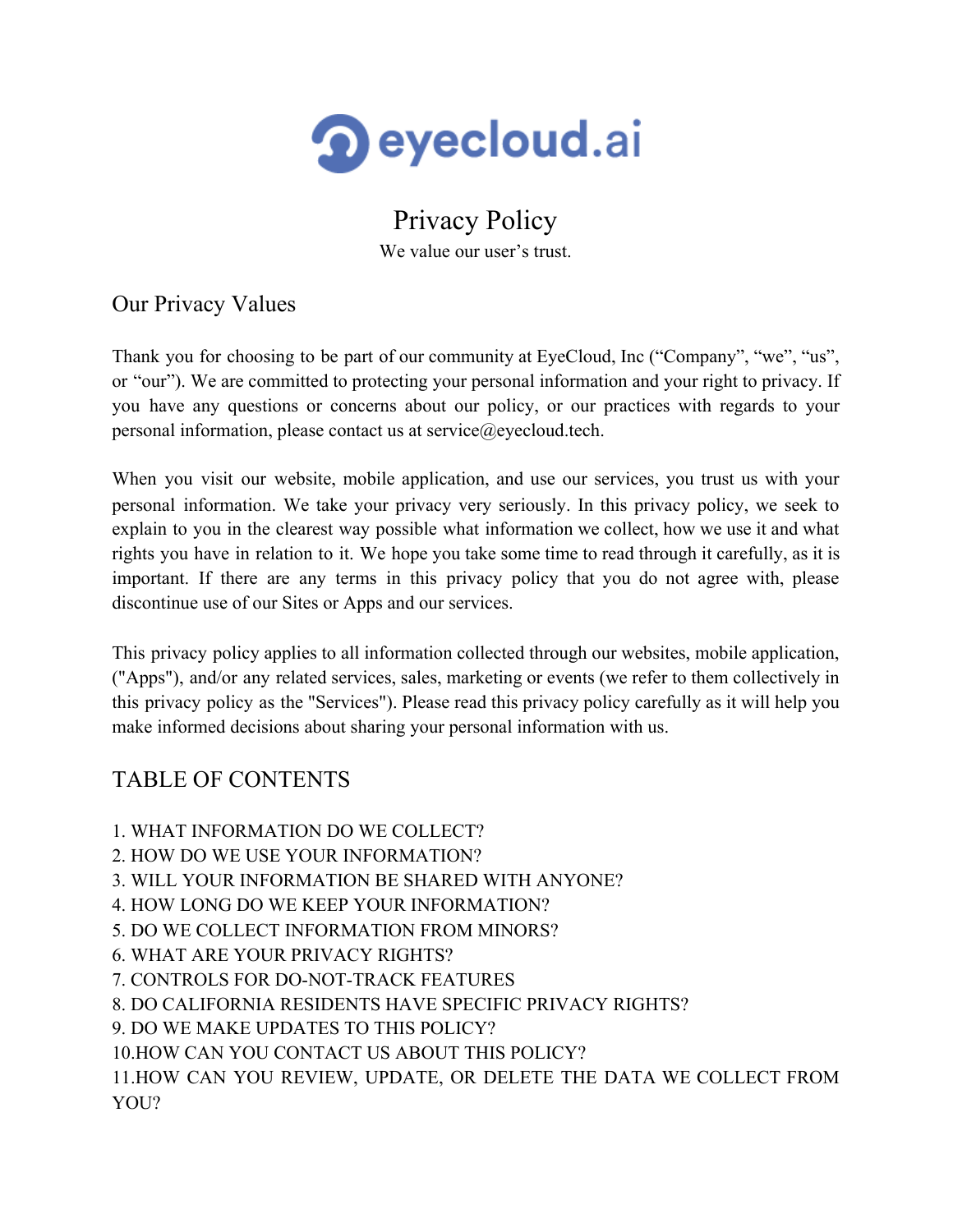# 1. WHAT INFORMATION DO WE COLLECT?

#### (a) Personal information you disclose to us.

In Short: We collect personal information that you provide to us such as name, address, contact information, passwords and security data, and payment information.

We collect personal information that you voluntarily provide to us when registering at the Services or Apps, expressing an interest in obtaining information about us or our products and services, when participating in activities on the Services or Apps or otherwise contacting us.

The personal information that we collect depends on the context of your interactions with us and the Services or Apps, the choices you make and the products and features you use. The personal information we collect can include the following credentials: we collect passwords, password hints, and similar security information used for authentication and account access.

All personal information that you provide to us must be true, complete and accurate, and you must notify us of any changes to such personal information.

#### (b)Information collected through our Apps.

In Short: We may collect information regarding your push notifications, when you use our apps. If you use our Apps, we may also collect Push Notifications. We may request to send you push notifications regarding your account or the mobile application. If you wish to opt-out from receiving these types of communications, you may turn them off in your device's settings.

#### 2. HOW DO WE USE YOUR INFORMATION?

In Short: We process your information for purposes based on legitimate business interests, the fulfillment of our contract with you, compliance with our legal obligations, and/or your consent.

We use personal information collected via our Services or Apps for a variety of business purposes described below. We process your personal information for these purposes in reliance on our legitimate business interests, in order to enter into or perform a contract with you, with your consent, and/or for compliance with our legal obligations. We indicate the specific processing grounds we rely on next to each purpose listed below.

Below are some definitions that will help you understand the roles and responsibilities of EyeCloud, Inc.:

- "data controller" means a person who (either alone or jointly or in common with other persons) determines the purposes for which and the manner in which any personal information are, or are to be used.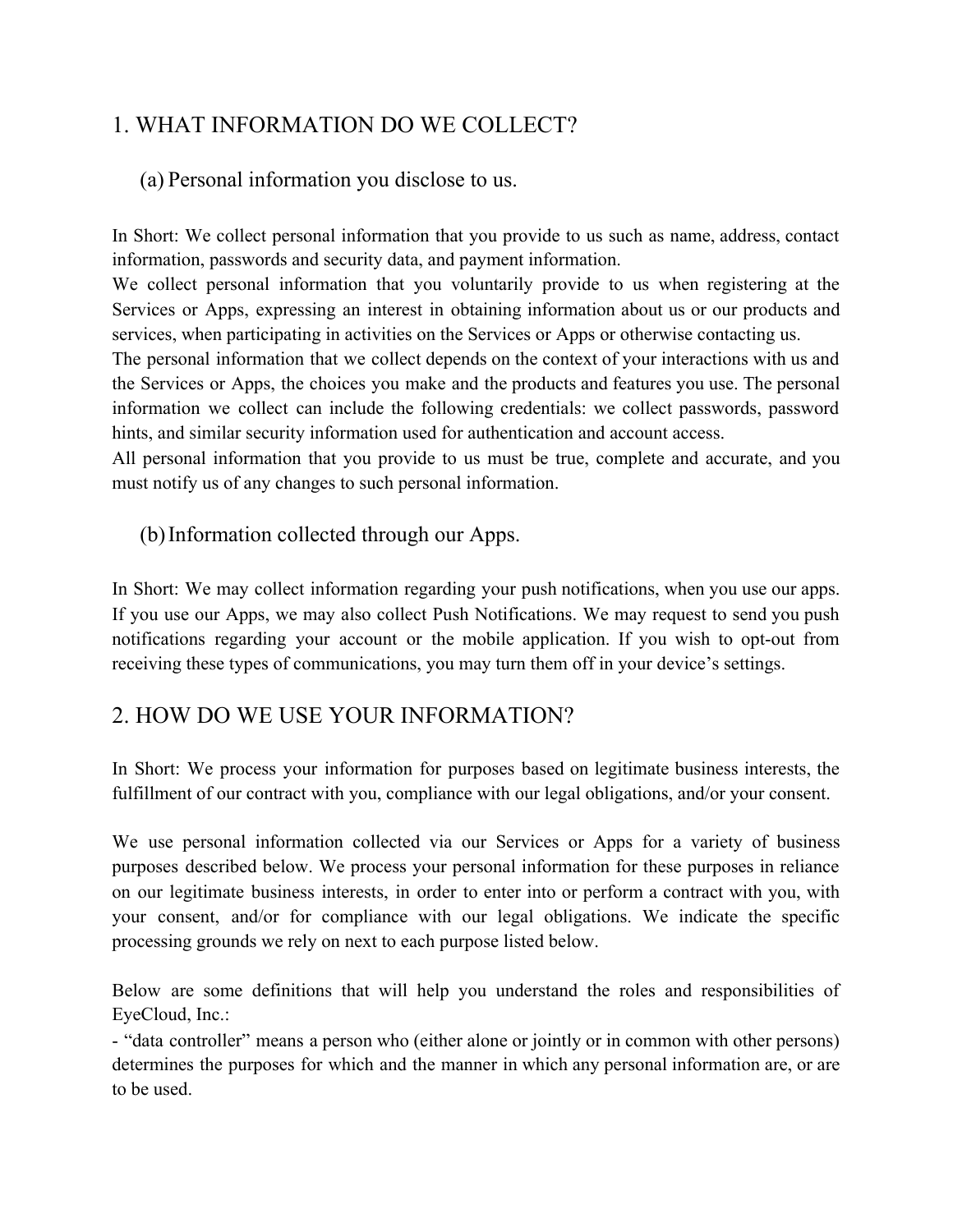- "data processor", in relation to personal information, means any person (other than an employee of the data controller) who processes the data on behalf of the data controller.

If you provide the data and the instructions, then you are the data controller and EyeCloud, inc. is the data processor. If we determine the purposes for which we collect and use your personal information, then we are the Controller.

We use the information we collect or receive:

- to facilitate account creation and logon process. If you choose to link your account with us to a third-party account (such as your Google or Facebook account), we use the information you allowed us to collect from those third parties to facilitate account creation and logon process for the performance of the contract.

- to send administrative information to you. We may use your personal information to send you product, service and new feature information and/or information about changes to our terms, conditions, and policies.

- for other Business Purposes. We may use your information for other Business purposes, such as data analysis, identifying usage trends, determining the effectiveness of our promotional campaigns and to evaluate and improve our Services or Apps, products, marketing and your experience. We may use and store this information in aggregated and anonymized form so that it is not associated with individual end users and does not include personal information. We will not use identifiable personal information without your consent.

#### 3. WILL YOUR INFORMATION BE SHARED WITH ANYONE?

In Short: We only share information with your consent, to comply with laws, to provide you with services, to protect your rights, or to fulfill business obligations.

We may process or share data based on the following legal basis:

- Contest: We may process your data if you have given us specific consent to use your personal information for a specific purpose.

- Legitimate Interests: We may process your data when it is reasonably necessary to achieve our legitimate business interests.

- Performance of a Contract: Where we have entered into a contract with you, we may process your personal information to fulfill the terms of our contract.

- Legal Obligations: We may disclose your information where we are legally required to do in order to comply with applicable law, governmental requests, a judicial proceeding, court order,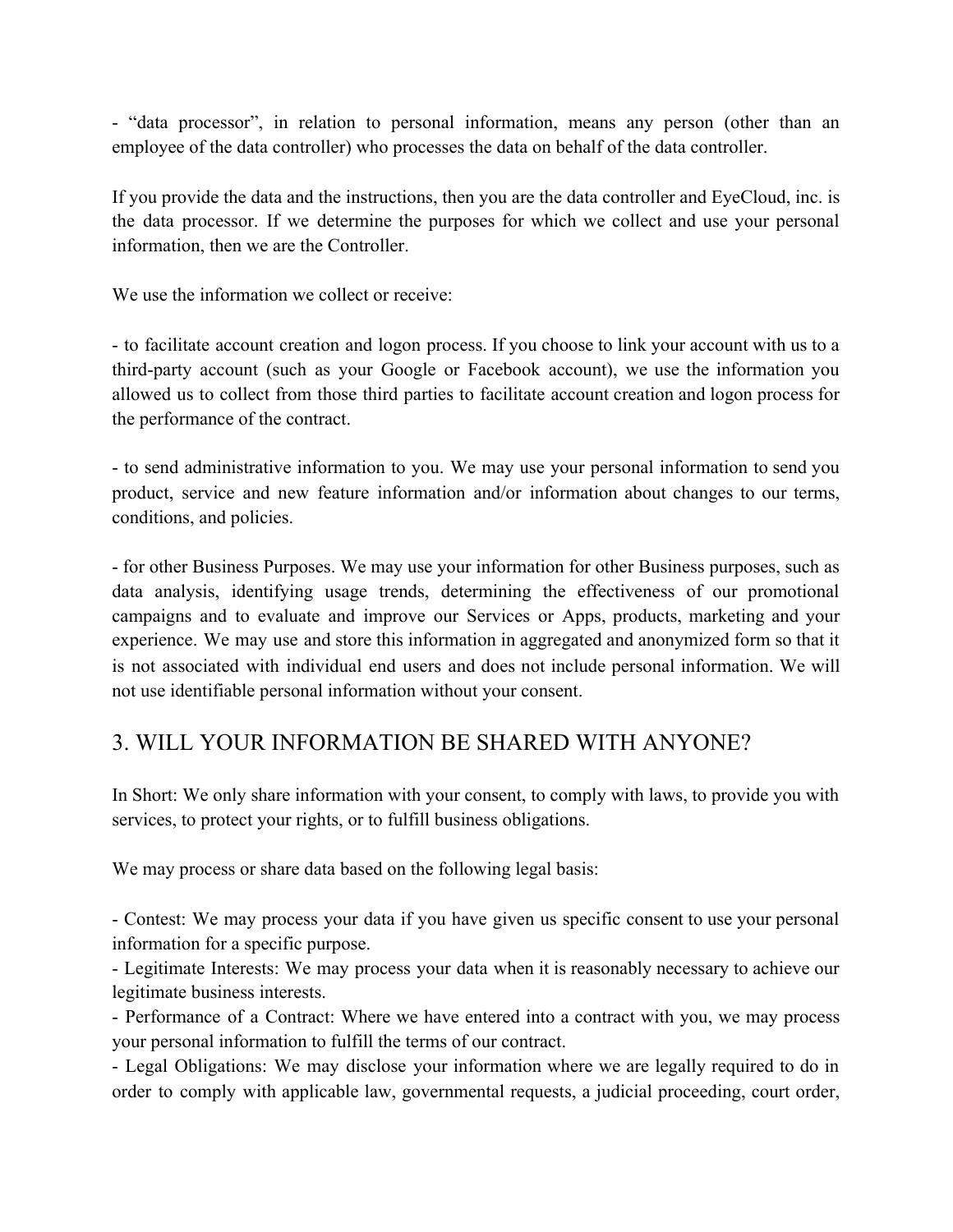or legal process, such as in response to a court order or a subpoena(including in response to public authorities to meet national security or law enforcement requirements).

- Vital Interests: We may disclose your information where we believe it is necessary to investigate, prevent, or take action regarding potential violations of our policies, suspected fraud, situations involving potential threats to the safety of any person and illegal activities, or as evidence in litigation in which we are involved.

More specifically, we may need to process your data or share your personal information in the following situations:

- Business Transfers. We may share or transfer your information in connection with, or during negotiations of, any merger, sale of company assets, financing, or acquisition of all or a portion of our business to another company.

- Third-Party Advertisers. We may use third-party advertising companies to serve ads when you visit the Services or Apps. These companies may use information about your visits to our Website(s) and other websites that are contained in web cookies and other tracking technologies in order to provide advertisements about goods and services of interest to you.

#### 4. HOW LONG DO WE KEEP YOUR INFORMATION?

In Short: We keep your information for as long as necessary to fulfill the purposes outlined in this privacy policy unless otherwise required by law. We will only keep your personal information for as long as it is necessary for the purposes set out in this privacy policy, unless a longer retention period is required or permitted by law (such as tax, accounting or other legal requirements). No purpose in this policy will require us keeping your personal information for longer than the period of time in which users have an account with us.

When we have no ongoing legitimate business need to process your personal information, we will either delete or anonymize it, or, if this is not possible (for example, because your personal information has been stored in backup archives), then we will securely store your personal information and isolate it from any further processing until deletion is possible.

#### 5. DO WE COLLECT INFORMATION FROM MINORS?

In Short: We do not knowingly collect data from or market to children under 18 years of age. We do not knowingly solicit data from or market to children under 18 years of age. By using the Services or Apps, you represent that you are at least 18 or that you are the parent or guardian of such a minor and consent to such minor dependent's use of the Services or Apps. If we learn that personal information from users less than 18 years of age has been collected, we will deactivate the account and take reasonable measures to promptly delete such data from our records. If you become aware of any data we have collected from children under age 18, please contact us at service@eyecloud.tech.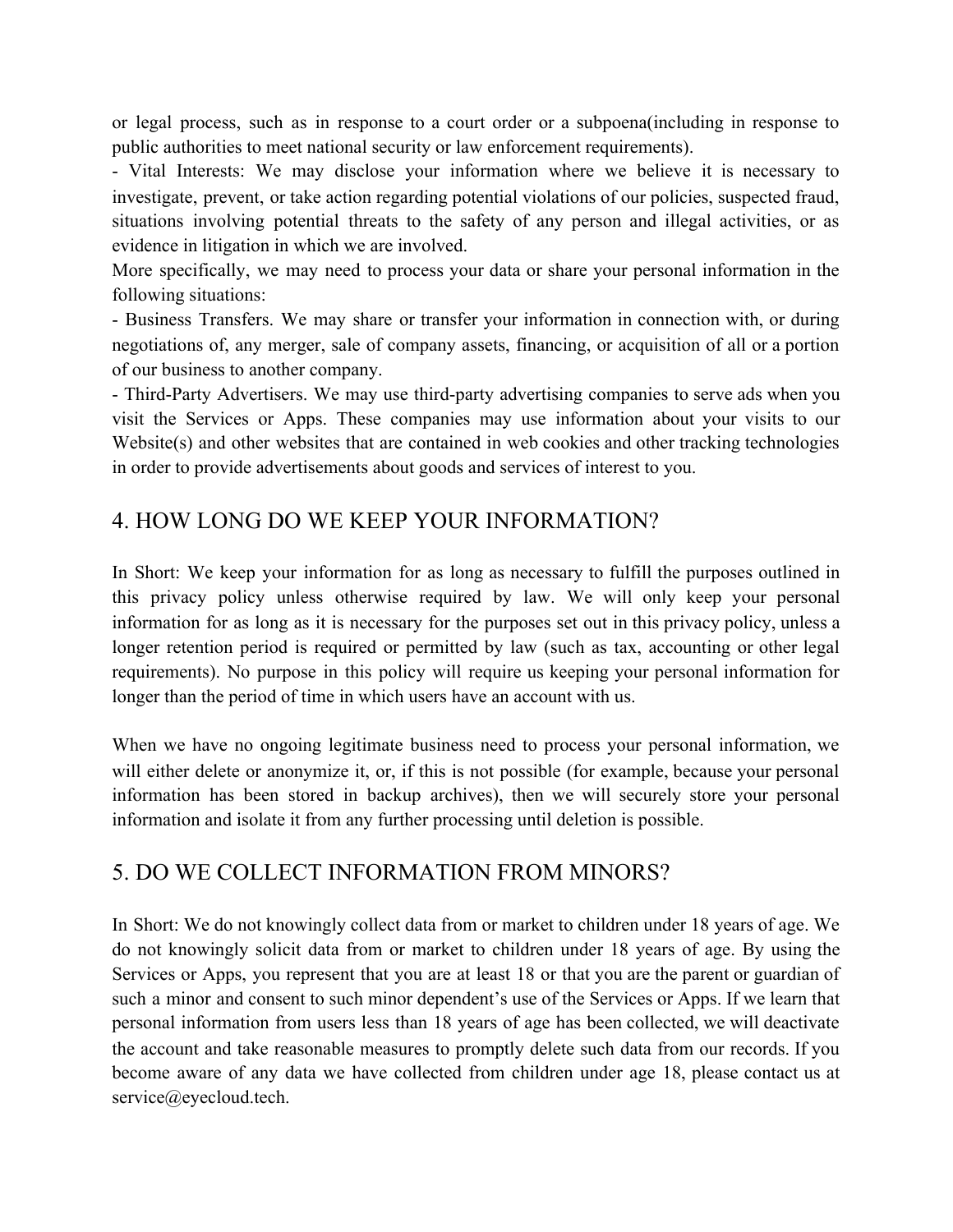#### 6. WHAT ARE YOUR PRIVACY RIGHTS?

In Short: In some regions, such as the European Economic Area, you have rights that allow you greater access to and control over your personal information. You may review, change, or terminate your account at any time.

In some regions (like the European Economic Area), you have certain rights under applicable data protection laws. These may include that right (i) to request access and obtain a copy of your personal information, (ii) to request rectification or erasure; (iii) to restrict the processing of your personal information; and (iv) if applicable, to data portability. In certain circumstances, you may also have the right to object to the processing of your personal information. To make such a request, please use the contact details provided below. We will consider and act upon any request in accordance with applicable data protection laws.

If we are relying on your consent to process your personal information, you have the right to withdraw your consent at any time. Please note however that this will not affect the lawfulness of the processing before its withdrawal.

If you are resident in the European Economic Area and you believe we are unlawfully processing your personal information, you also have the right to complain to your local data protection supervisory authority. You can find their contact details here: [https://ec.europa.eu/newsroom/article29/item-detail.cfm?item\\_id=612080](https://ec.europa.eu/newsroom/article29/item-detail.cfm?item_id=612080)

#### Account Information

If you would at any time like to review or change the information in your account or terminate your account, you can:

- Log into your account settings and update your user account. Upon your request to terminate your account, we will deactivate or delete your account and information from our active databases. However, some information may be retained in our files to prevent fraud, troubleshoot problems, assist with any investigations, enforce our Terms of Use and/or comply with legal requirements.

Opting out of email marketing: You can unsubscribe from our marketing email list at any time by clicking on the unsubscribe link in the emails that we send or by contacting us using the details provided below. You will then be removed from the marketing email list – however, we will still need to send you service-related emails that are necessary for the administration and use of your account. To otherwise opt-out, you may:

- Contact us using the contact information provided.

- Provide unsubscribe options for users in our email newsletters.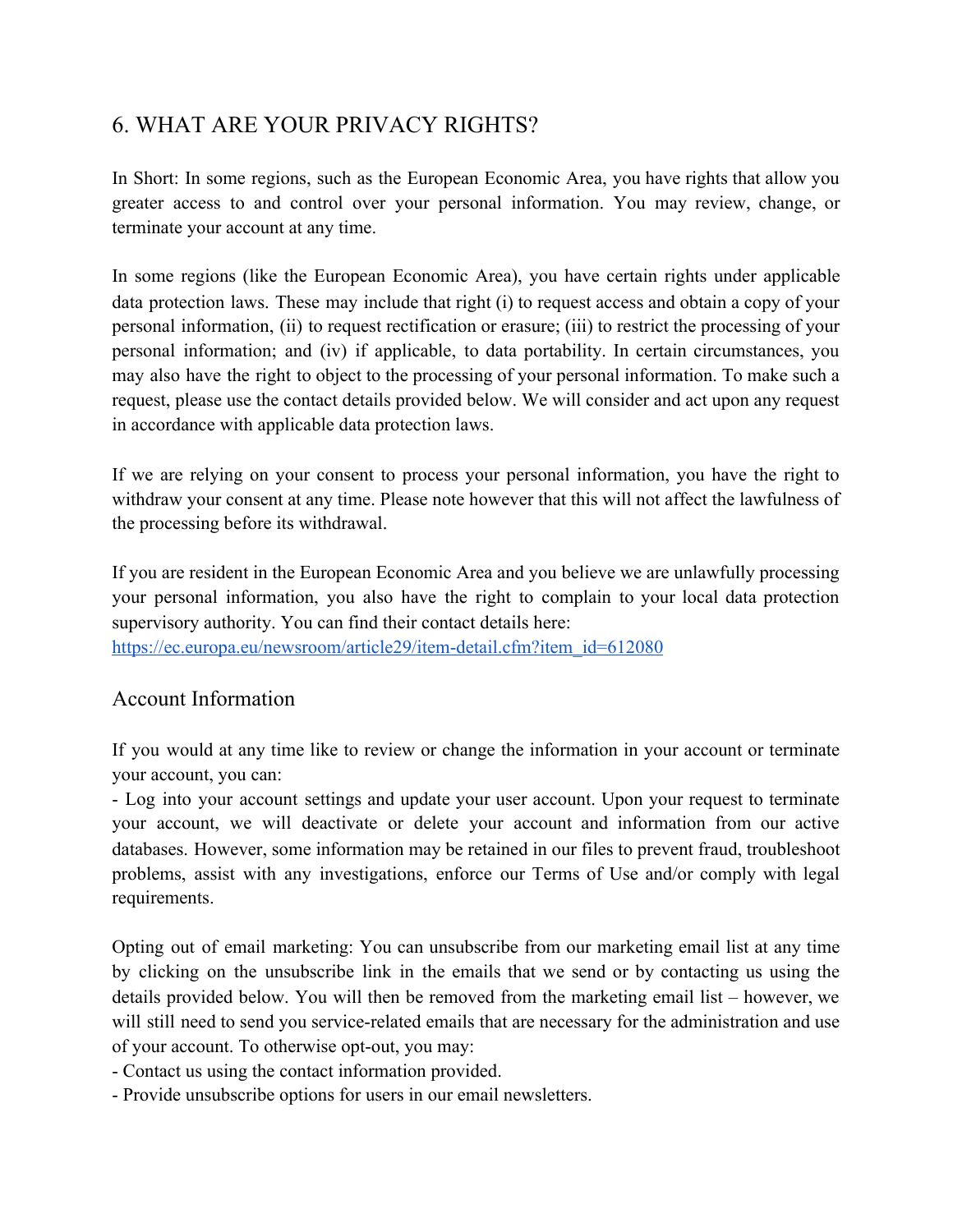# 7. CONTROLS FOR DO-NOT-TRACK FEATURES

Most web browsers and some mobile operating systems and mobile applications include a Do-Not-Track ("DNT") feature or setting you can activate to signal your privacy preference not to have data about your online browsing activities monitored and collected. No uniform technology standard for recognizing and implementing DNT signals has been finalized. As such, we do not currently respond to DNT browser signals or any other mechanism that automatically communicates your choice not to be tracked online. If a standard for online tracking is adapted that we must follow in the future, we will inform you about that practice in a revised version of this privacy policy.

#### 8. DO CALIFORNIA RESIDENTS HAVE SPECIFIC PRIVACY RIGHTS?

In Short: Yes, if you are a resident of California, you are granted specific rights regarding access to your personal information. California Civil Code Section 1798.83, also known as the "Shine The Light" law, permits our users who are California residents to request and obtain from us, once a year and free of charge, information about categories of personal information (if any) we disclosed to third parties for direct marketing purposes and the names and addresses of all third parties with which we shared personal information in the immediately preceding calendar year. If you are a California resident and would like to make such a request, please submit your request in writing to us using the contact information provided below.

If you are under 18 years of age, reside in California, and have a registered account with the Services or Apps, you have the right to request removal of unwanted data that you publicly post on the Services or Apps. To request removal of such data, please contact us using the contact information provided below, and include the email address associated with your account and a statement that you reside in California. We will make sure the data is not publicly displayed on the Services or Apps, but please be aware that the data may not be completely or comprehensively removed from our systems.

#### 9. DO WE MAKE UPDATES TO THIS POLICY?

In Short: Yes, we will update this policy as necessary to stay compliant with relevant laws. We may update this privacy policy from time to time. The updated version will be indicated by an updated "'Revised" data and the updated version will be effective as soon as it is accessible. If we make material changes to this privacy policy, we may notify you either by prominently posting a notice of such changes or by directly sending you a notification. We encourage you to review this privacy policy frequently to be informed of how we are protecting your information.